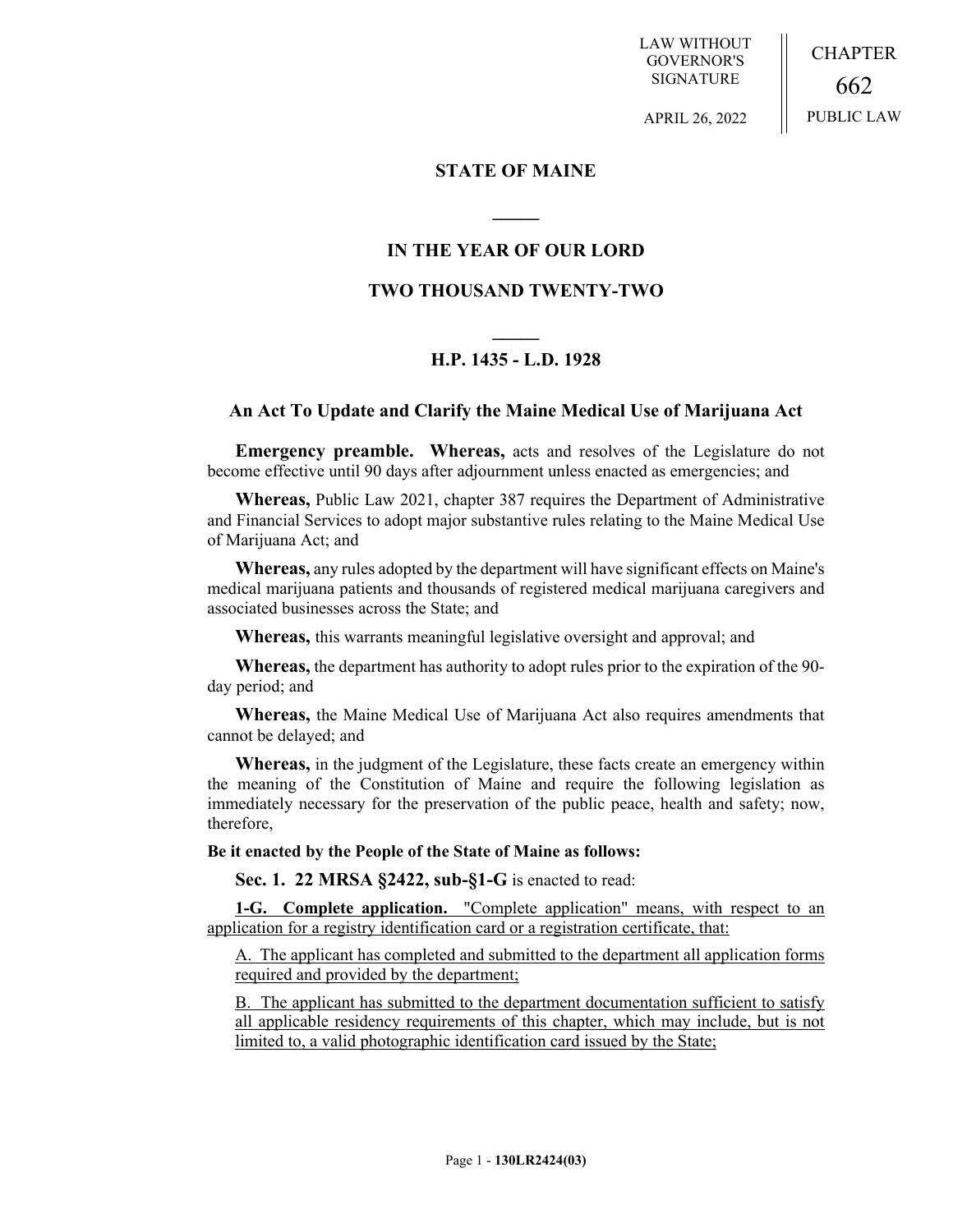C. If required by the department pursuant to this chapter, the applicant has submitted to a criminal history record check;

D. If applying for a registry identification card for a caregiver or a registration certificate for a dispensary, the applicant has registered with the State Tax Assessor pursuant to Title 36, section 1754‑B to collect and remit the sales tax on the sale of harvested marijuana imposed under Title 36, section 1811 and has provided to the department documentation of the registration; and

E. If applying for a registration certificate for a dispensary, the applicant has submitted to the department documentation sufficient to show that the applicant has fulfilled any applicable municipal authorization requirements for the municipality in which the applicant intends to operate the dispensary.

**Sec. 2. 22 MRSA §2422, sub-§3,** as amended by PL 2017, c. 452, §3, is further amended to read:

**3. Cultivation area.** "Cultivation area" means an indoor or outdoor area used for cultivation of mature marijuana plants, immature marijuana plants or seedlings in accordance with this chapter that is enclosed and equipped with locks or other security devices that permit access only by a person authorized to have access to the area under this chapter. A cultivation area may include multiple indoor or outdoor areas, whether contiguous or noncontiguous, on the same parcel or tract of land.

**Sec. 3. 22 MRSA §2422, sub-§4-T** is enacted to read:

**4-T. Immature plant canopy.** "Immature plant canopy" means the total surface area within a cultivation area where immature marijuana plants are growing. The surface area of the immature plant canopy must be calculated in square feet and measured using the outside boundaries of the area and must include all of the area within the boundaries. If the surface area of the immature plant canopy consists of noncontiguous areas, each component area must be separated by identifiable boundaries. If a tiered or shelving system is used in the cultivation area, the surface area of each tier or shelf must be included in calculating the area of the immature plant canopy. Calculation of the surface area of the immature plant canopy may not include the areas within the cultivation area that are not used at any time to cultivate immature marijuana plants.

**Sec. 4. 22 MRSA §2422, sub-§4-U** is enacted to read:

**4-U. Marijuana tincture.** "Marijuana tincture" means a solution that is intended to be consumed orally and is prepared from harvested marijuana blended with an edible solvent.

**Sec. 5. 22 MRSA §2422, sub-§7-B,** as enacted by PL 2019, c. 256, §1, is amended to read:

**7-B.** Plant Mature plant canopy. "Plant Mature plant canopy" means the total surface area within a cultivation area that is dedicated to the cultivation of mature marijuana plants where mature marijuana plants are growing. The surface area of the mature plant canopy must be calculated in square feet and measured using the outside boundaries of the area and must include all of the area within the boundaries. If the surface area of the mature plant canopy consists of noncontiguous areas, each component area must be separated by identifiable boundaries. If a tiered or shelving system is used in the cultivation area, the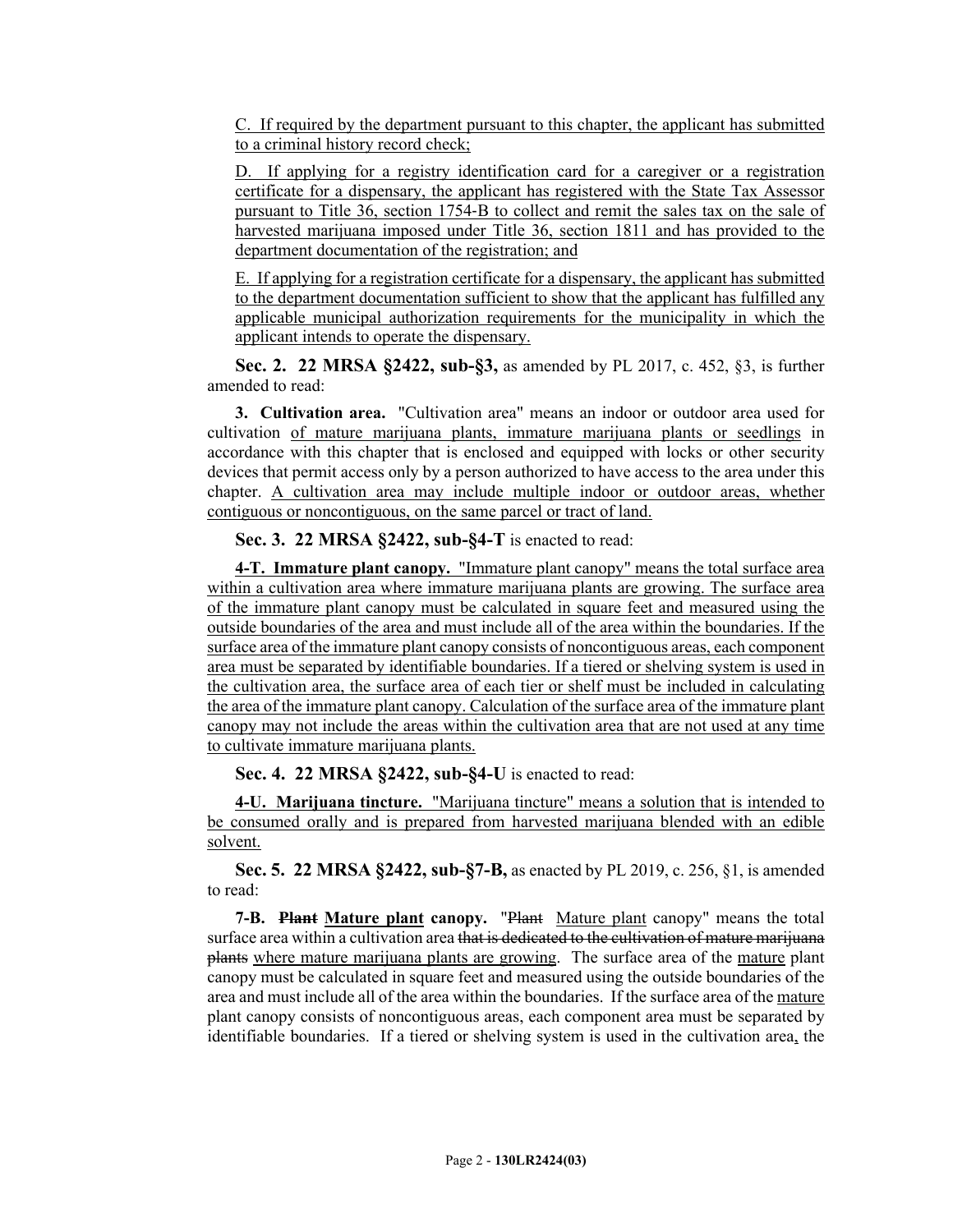surface area of each tier or shelf must be included in calculating the area of the mature plant canopy. Calculation of the surface area of the mature plant canopy may not include the areas within the cultivation area that are used to cultivate immature marijuana plants and seedlings and that are not used at any time to cultivate mature marijuana plants.

**Sec. 6. 22 MRSA §2422, sub-§14-C** is enacted to read:

**14-C. Telehealth services.** "Telehealth services" means health care services delivered through the use of information technology. "Telehealth services" includes synchronous encounters, store and forward transfers, telemonitoring and asynchronous encounters.

As used in this subsection, the following terms have the following meanings.

"Asynchronous encounter" means an interaction between an individual and a medical provider through a system that has the ability to store digital information, including, but not limited to, still images, video files, audio files, text files and other relevant data, and to transmit such information without requiring the simultaneous presence of the individual and the medical provider.

B. "Store and forward transfer" means the transmission of an individual's records through a secure electronic system to a medical provider.

C. "Synchronous encounter" means a real-time interaction conducted with an interactive audio or video connection between an individual and a medical provider or between a medical provider and another medical provider.

D. "Telemonitoring" means the use of information technology to remotely monitor an individual's health status via electronic means, allowing the medical provider to track the individual's health data over time.

**Sec. 7. 22 MRSA §2422, sub-§14-D** is enacted to read:

**14-D. Timely filed.** "Timely filed" means, with respect to an application submitted for renewal of a registry identification card or an application submitted for renewal of a registration certificate, that the applicant submits a complete application to the department no sooner than 60 days and no later than 30 days prior to the expiration date of the current registry identification card or the current registration certificate.

**Sec. 8. 22 MRSA §2422, sub-§16,** as amended by PL 2017, c. 452, §3, is further amended to read:

**16. Written certification.** "Written certification" means a document on tamperresistant paper signed by a medical provider that is valid for the term provided by the qualifying patient's medical provider, except that the term of a written certification may not exceed one year, and issued to a qualifying patient in accordance with section 2423-B, or a digital image of that document issued by the medical provider that meets the requirements of section 2423-B, subsection 4, that states that, in the medical provider's professional opinion a, the patient is likely to receive therapeutic or palliative benefit from the medical use of marijuana to treat or alleviate the patient's medical diagnosis or symptoms associated with the medical diagnosis.

**Sec. 9. 22 MRSA §2423-A, sub-§1, ¶B,** as amended by PL 2017, c. 452, §4, is further amended to read: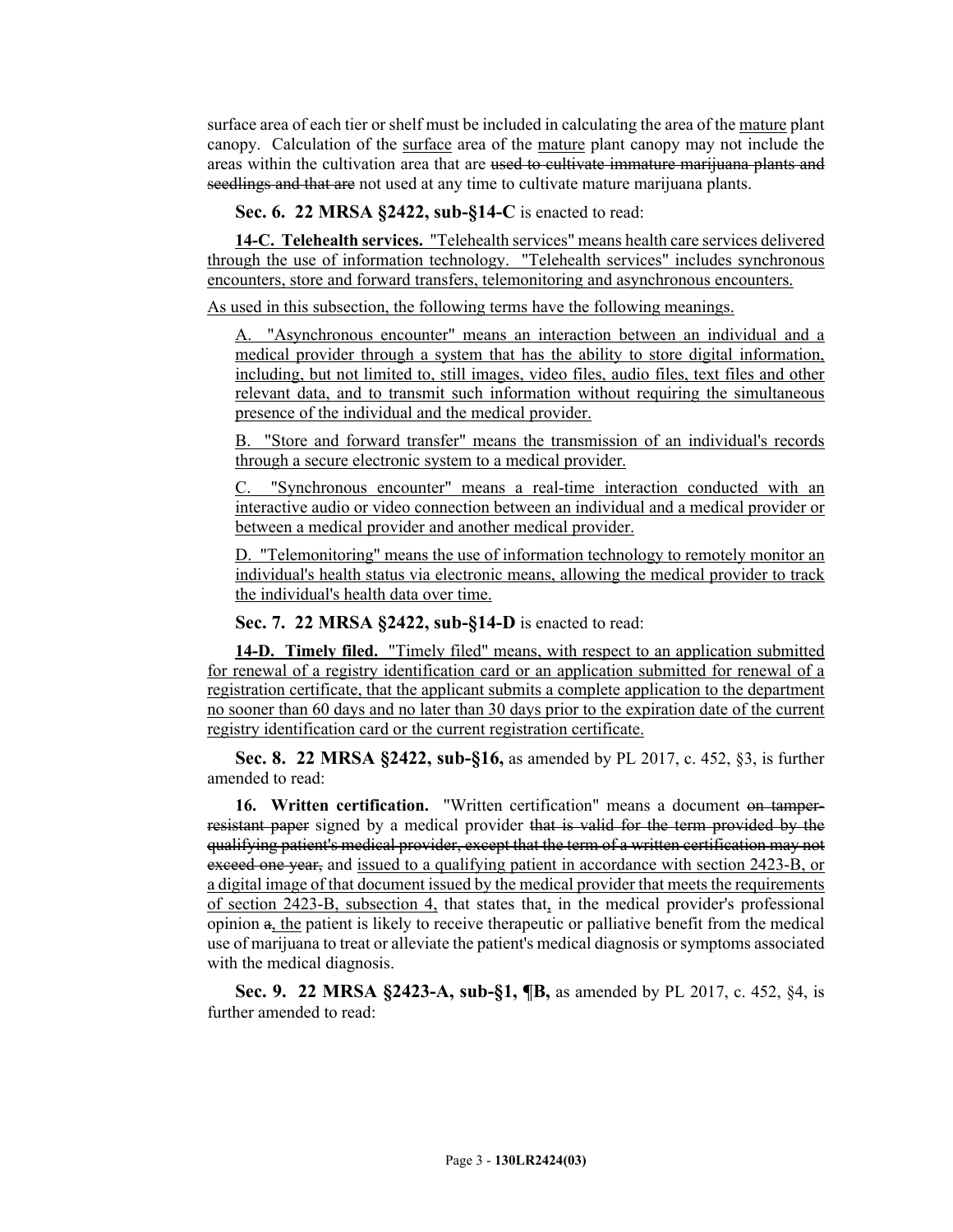B. Cultivate, or designate a caregiver operating under subsection 3, paragraph C to cultivate under paragraph  $F-1$ , subparagraph  $(1)$ , up to a total of 6 mature marijuana plants, 12 immature marijuana plants and unlimited seedlings for that qualifying patient. The total number of mature marijuana plants per qualifying patient, whether cultivated by the patient or by a caregiver operating under subsection 3, paragraph C, may not exceed 6. The total number of immature marijuana plants per qualifying patient, whether cultivated by the patient or by a caregiver operating under subsection 3, paragraph C, may not exceed 12. Two or more qualifying patients who are members of the same household and cultivating their own marijuana plants may share one not more than 2 cultivation area areas;

**Sec. 10. 22 MRSA §2423-A, sub-§2, ¶B,** as amended by PL 2019, c. 256, §2, is further amended to read:

B. Cultivate up to 30 mature marijuana plants or 500 square feet of plant canopy, up to 60 immature marijuana plants and unlimited seedlings or cultivate up to 500 square feet of mature plant canopy, up to 1,000 square feet of immature plant canopy and unlimited seedlings. A caregiver may not cultivate immature plants by canopy if cultivating mature plants by plant count and may not cultivate immature plants by plant count if cultivating mature plants by canopy;

**Sec. 11. 22 MRSA §2423-A, sub-§2, ¶K,** as amended by PL 2017, c. 452, §4, is further amended to read:

K. Transfer marijuana plants immature marijuana plants, seedlings, seeds and harvested marijuana to a qualifying patient, another caregiver or a registered dispensary for reasonable compensation or for no remuneration;

**Sec. 12. 22 MRSA §2423-A, sub-§2, ¶P,** as amended by PL 2021, c. 367, §4, is further amended to read:

P. Operate one caregiver retail store to sell harvested marijuana to qualifying patients for the patients' medical use in accordance with this chapter; and

**Sec. 13. 22 MRSA §2423-A, sub-§2, ¶Q,** as amended by PL 2021, c. 367, §5, is further amended to read:

Q. Be organized as any type of legal business entity recognized under the laws of the State; and.

**Sec. 14. 22 MRSA §2423-A, sub-§2, ¶R,** as enacted by PL 2021, c. 367, §6, is repealed.

**Sec. 15. 22 MRSA §2423-A, sub-§3, ¶B,** as amended by PL 2017, c. 452, §4, is further amended to read:

B. A caregiver cultivating marijuana plants for a patient's medical use must keep all plants in a cultivation area unless the plants are being transported pursuant to subsection 2, paragraph O. Access to a cultivation area is limited to the caregiver, except that an elected official invited by the caregiver for the purpose of providing education to the elected official on cultivation by the caregiver, emergency services personnel, an assistant of a caregiver or a marijuana testing facility or a person who needs to gain access to a cultivation area in order to perform repairs or maintenance or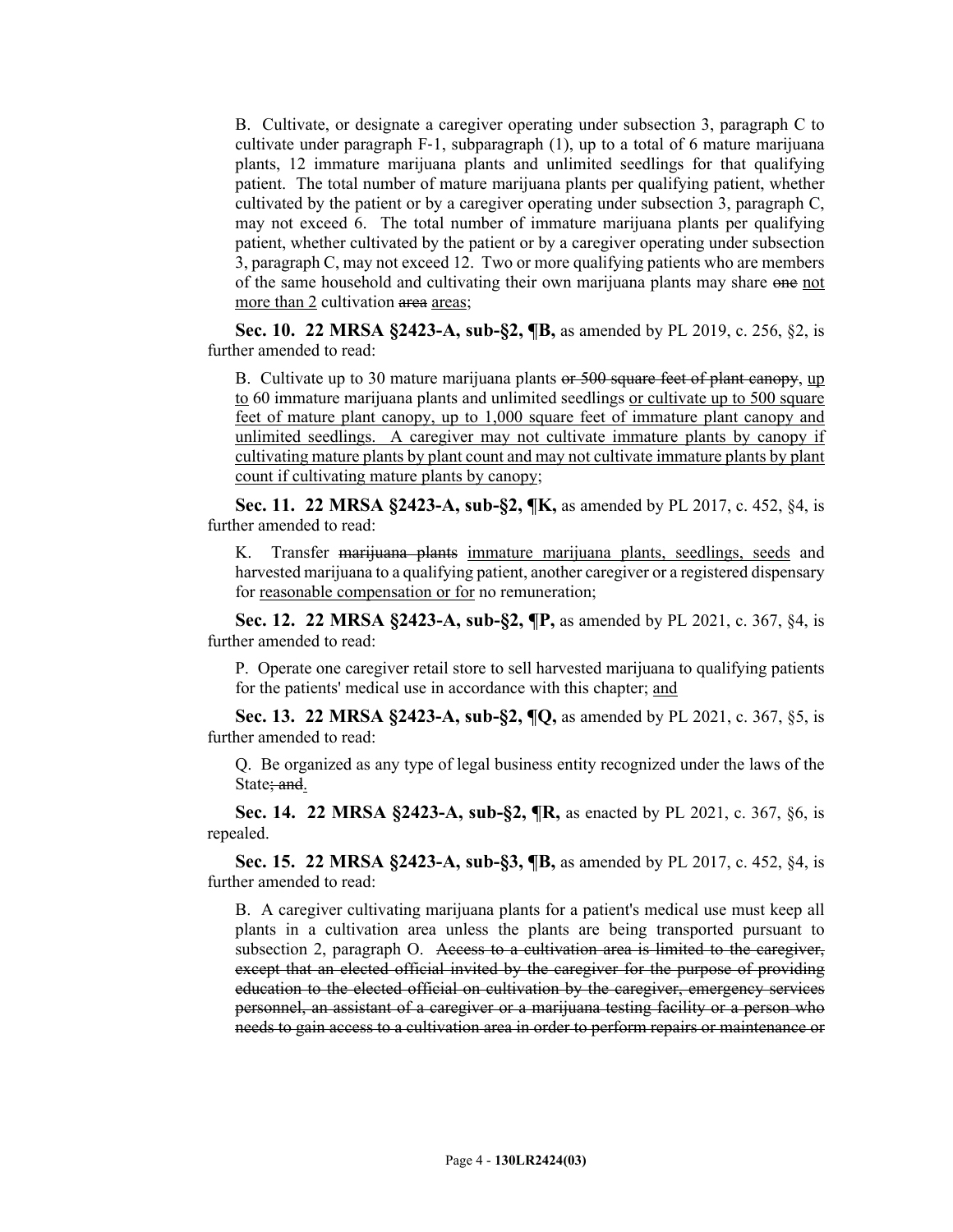to do construction may access a cultivation area to provide those professional services while under the direct supervision of the caregiver.

(1) The caregiver shall ensure that the mature marijuana plants, immature marijuana plants and seedlings cultivated by the caregiver are kept in separate cultivation areas. The cultivation area for mature marijuana plants and the cultivation area for immature marijuana plants and seedlings may be located on separate parcels or tracts of land, whether the parcels or tracts of land are contiguous or noncontiguous, as long as the caregiver discloses the locations of all cultivation areas to the department. The caregiver may not maintain more than 2 cultivation areas. The caregiver shall ensure that the cultivation area for mature marijuana plants and the cultivation area for immature marijuana plants comply with the plant count or plant canopy limitations of subsection 2, paragraph B.

(2) Access to cultivation areas is limited to the caregiver, except that an elected official invited by the caregiver for the purpose of providing education to the elected official on cultivation by the caregiver, emergency services personnel, an assistant of a caregiver or a marijuana testing facility or a person who needs to gain access to a cultivation area in order to perform repairs or maintenance or to do construction may access a cultivation area to provide those professional services while under the direct supervision of the caregiver.

**Sec. 16. 22 MRSA §2423-A, sub-§3, ¶D,** as amended by PL 2017, c. 452, §4, is further amended to read:

D. Two caregivers who are members of the same family or household may share the same not more than 2 cultivation area areas.

**Sec. 17. 22 MRSA §2423-A, sub-§3, ¶E,** as amended by PL 2017, c. 452, §4, is further amended to read:

E. A person who is authorized to cultivate marijuana plants under subsection 1 or 2 and who is an assistant of a caregiver pursuant to subsection 2, paragraph I may not cultivate that person's own marijuana plants in the a cultivation area by of the caregiver who employs that person.

**Sec. 18. 22 MRSA §2423-B, sub-§2-A,** as amended by PL 2021, c. 387, §4, is further amended to read:

**2-A. Minor qualifying patient.** A medical provider who provides a written certification to a patient who has not attained 18 years of age shall:

A. Shall Prior to providing written certification, inform the qualifying patient and the parent, legal guardian or person having legal custody of the patient of the risks and benefits of the medical use of marijuana and that the patient may benefit from the medical use of marijuana; and

B. May provide a written certification to a qualifying patient if the patient is eligible for hospice services and has a medical diagnosis that, in the medical provider's professional opinion, may be alleviated by the therapeutic or palliative medical use of marijuana;

C. May provide a written certification to a qualifying patient if the patient has a medical diagnosis of epilepsy, cancer, a developmental disability or an intellectual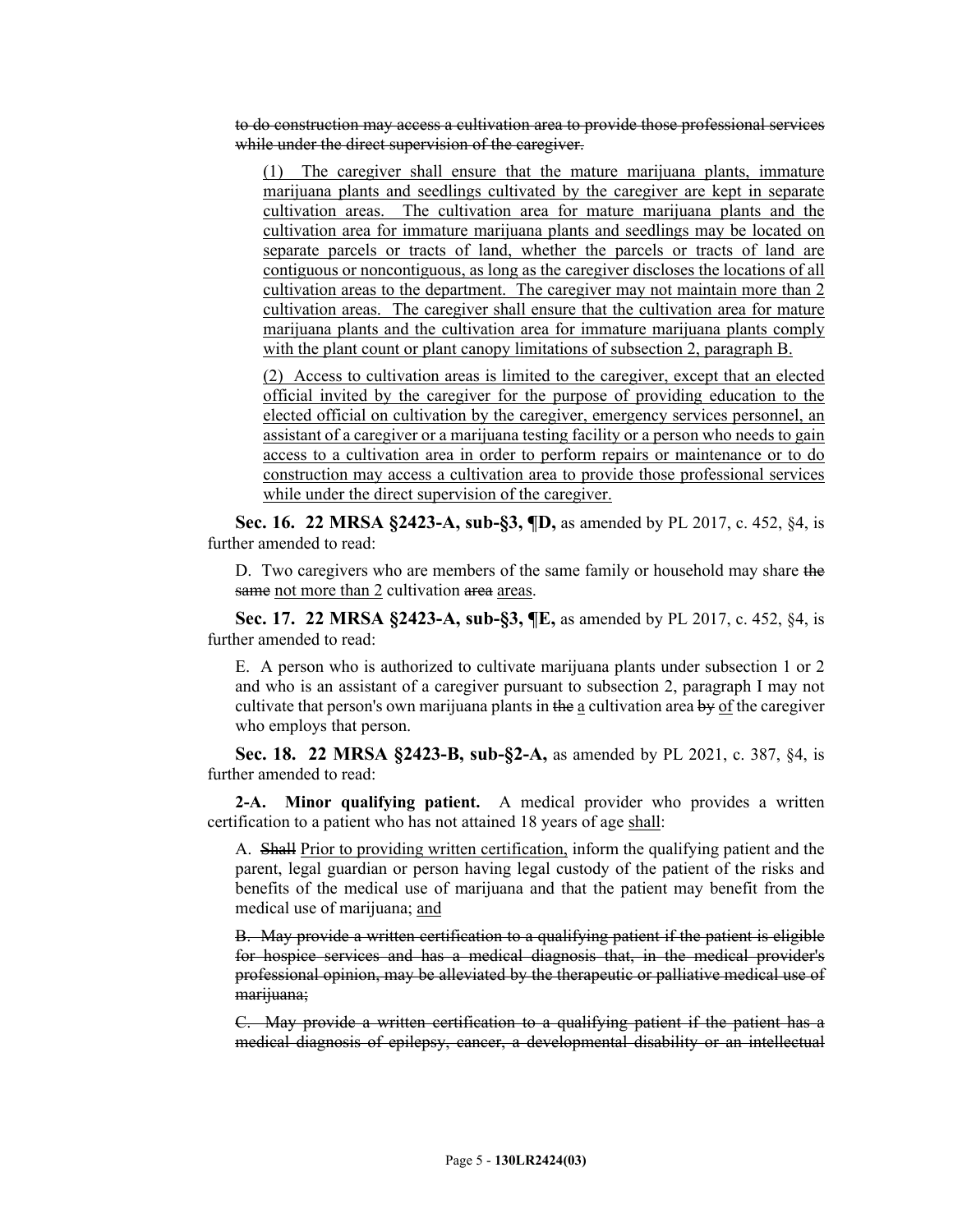disability that, in the medical provider's professional opinion, may be alleviated by the therapeutic or palliative medical use of marijuana; and

D. If a patient does not satisfy the requirements of paragraphs B and C, may provide a written certification to a qualifying patient after consulting with a physician from a list of physicians who may be willing to consult with a medical provider maintained by the department that is compiled by the department after consultation with the Department of Health and Human Services and statewide associations representing licensed medical professionals. The consultation between the medical provider and the consulting physician may consist of examination of the patient or review of the patient's medical file. The consulting physician shall provide an advisory opinion to the medical provider and the parent, legal guardian or person having legal custody of the qualifying patient concerning whether the patient is likely to receive therapeutic or palliative benefit from the medical use of marijuana to treat or alleviate the patient's medical diagnosis. If the department or the consulting physician does not respond to a request by the medical provider within 10 days of receipt of the request, the medical provider may provide a written certification without consultation with a physician.

The parent, legal guardian or person having legal custody of a qualifying patient who has not attained 18 years of age may submit a request to the department for reimbursement of the costs associated with obtaining a 2nd opinion required by this paragraph. Requests must be submitted on a form developed by the department. The department shall review the family's annual income and expenses in determining whether to reimburse the family from the Medical Use of Marijuana Fund under section 2430 for the cost of the required 2nd consultation.

The department shall adopt routine technical rules as defined in Title 5, chapter 375, subchapter 2‑A to implement the reimbursement request under this paragraph, except that, beginning July 1, 2021, rules adopted pursuant to this paragraph are major substantive rules as defined in Title 5, chapter 375, subchapter 2‑A.

E. Provide the parent, legal guardian or person having legal custody of the qualifying patient with a reliable method of communicating with the medical provider at all times, including when the medical provider's office is closed, regarding the proper dosage of and mitigation of any side effects caused by marijuana used by the qualifying patient for medical purposes.

The department shall adopt major substantive rules as defined in Title 5, chapter 375, subchapter 2-A as necessary to implement the requirements of this subsection.

**Sec. 19. 22 MRSA §2423-B, sub-§3,** as amended by PL 2017, c. 452, §5, is further amended to read:

**3. Expiration.** A written certification form for the medical use of marijuana under this section is valid for the term provided by the qualifying patient's medical provider, which must be included in the written certification and which may not exceed one year.

**Sec. 20. 22 MRSA §2423-B, sub-§4,** as amended by PL 2017, c. 452, §5, is further amended to read:

**4. Form; content; digital image.** A written certification under this section must be issued on tamper-resistant paper provided by the department in the form required by rule adopted by the department and may not require a qualifying patient's medical provider to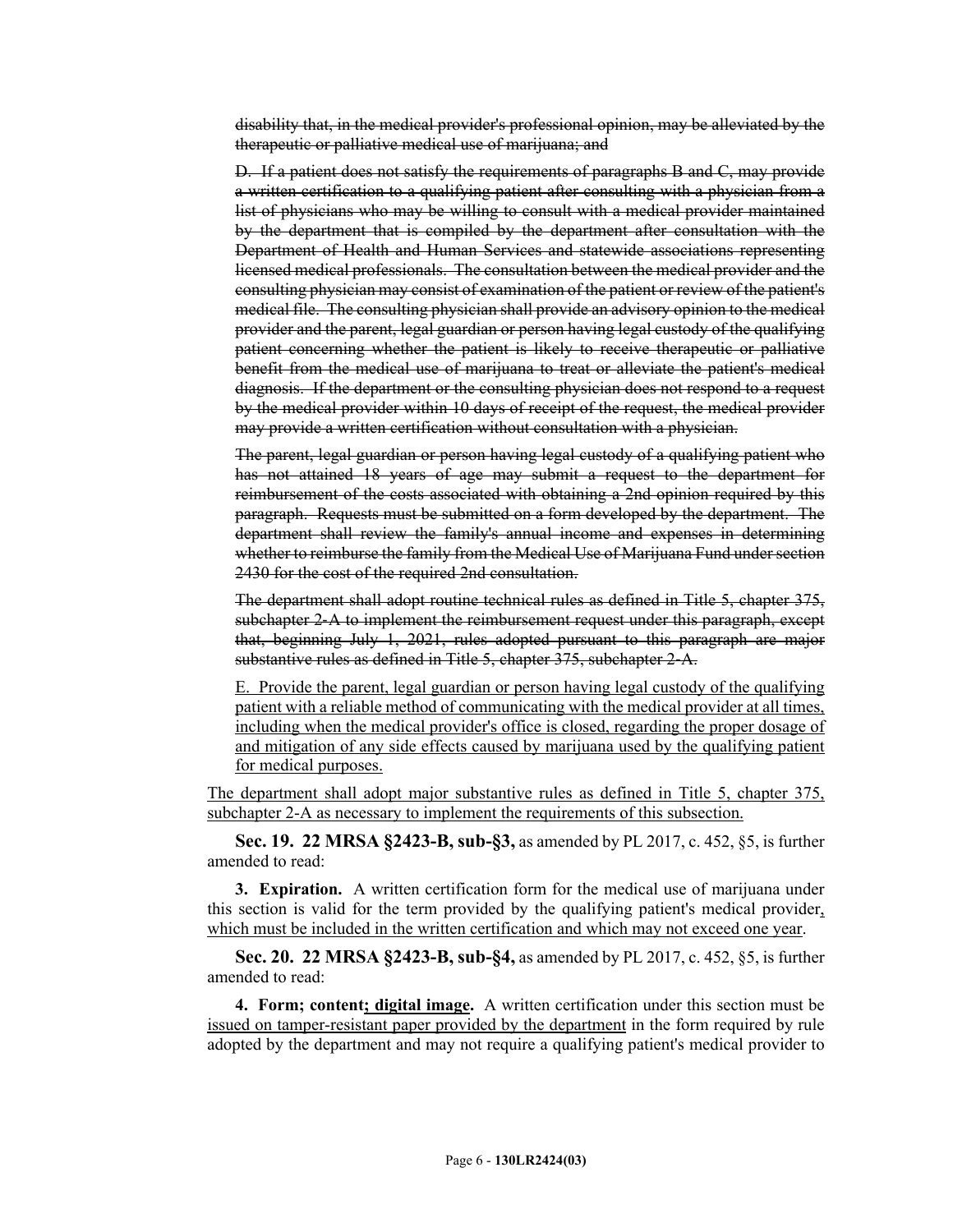state the patient's specific medical diagnosis. A medical provider may also provide to a qualifying patient a digital image of the patient's written certification document as long as the document portrayed in the digital image is identical to the document issued by the medical provider and the information contained in the document is legible in the digital image.

**Sec. 21. 22 MRSA §2423-B, sub-§9** is enacted to read:

**9. Telehealth.** A medical provider who provides written certifications for the medical use of marijuana under this section may use telehealth services to consult with a patient subject to the following conditions:

A. A medical provider using telehealth services to consult with a patient seeking a written certification for the medical use of marijuana under this section shall engage in a synchronous encounter with a patient before providing a written certification or renewal of a written certification; and

B. A medical provider who provides written certifications for the medical use of marijuana and uses telehealth services to consult with patients shall operate within the standards of practice determined by the licensing board for that medical provider.

**Sec. 22. 22 MRSA §2425-A, sub-§4,** as enacted by PL 2017, c. 452, §12, is amended to read:

**4. Issuance or denial of registry identification cards.** The department shall verify the information contained in an application for a registry identification card or for renewal of a card submitted pursuant to subsection 3 and shall approve or deny an a complete application for a card or for renewal of a card in accordance with this subsection within 30 days of receiving it receipt.

A. Within 5 business days of approving a completed complete application, the department shall issue a registry identification card to the applicant.

B. The department may deny an application for a card or for renewal of a card only if:

(1) The applicant did not provide the information required pursuant to subsection  $3:$ 

(2) The department determines that the applicant does not qualify; or

(3) The department determines that the information provided by the applicant was falsified.

C. The department shall notify the applicant and, if the applicant is an officer or director or assistant of a registered dispensary, the registered dispensary, in writing of the reason for denying the registry identification card.

An applicant whose application is denied pursuant to this subsection may request an administrative hearing in accordance with Title 5, chapter 375, subchapter 4.

In the case of a caregiver's application for renewal of a registry identification card, upon receipt of a timely filed, complete application submitted by the caregiver, the department shall provide the caregiver with a written statement acknowledging receipt of the application that authorizes the caregiver to continue operating under the caregiver's current card until the application is approved and a renewed card is issued by the department, the application is denied and the current card expires, 90 days elapse from the date of the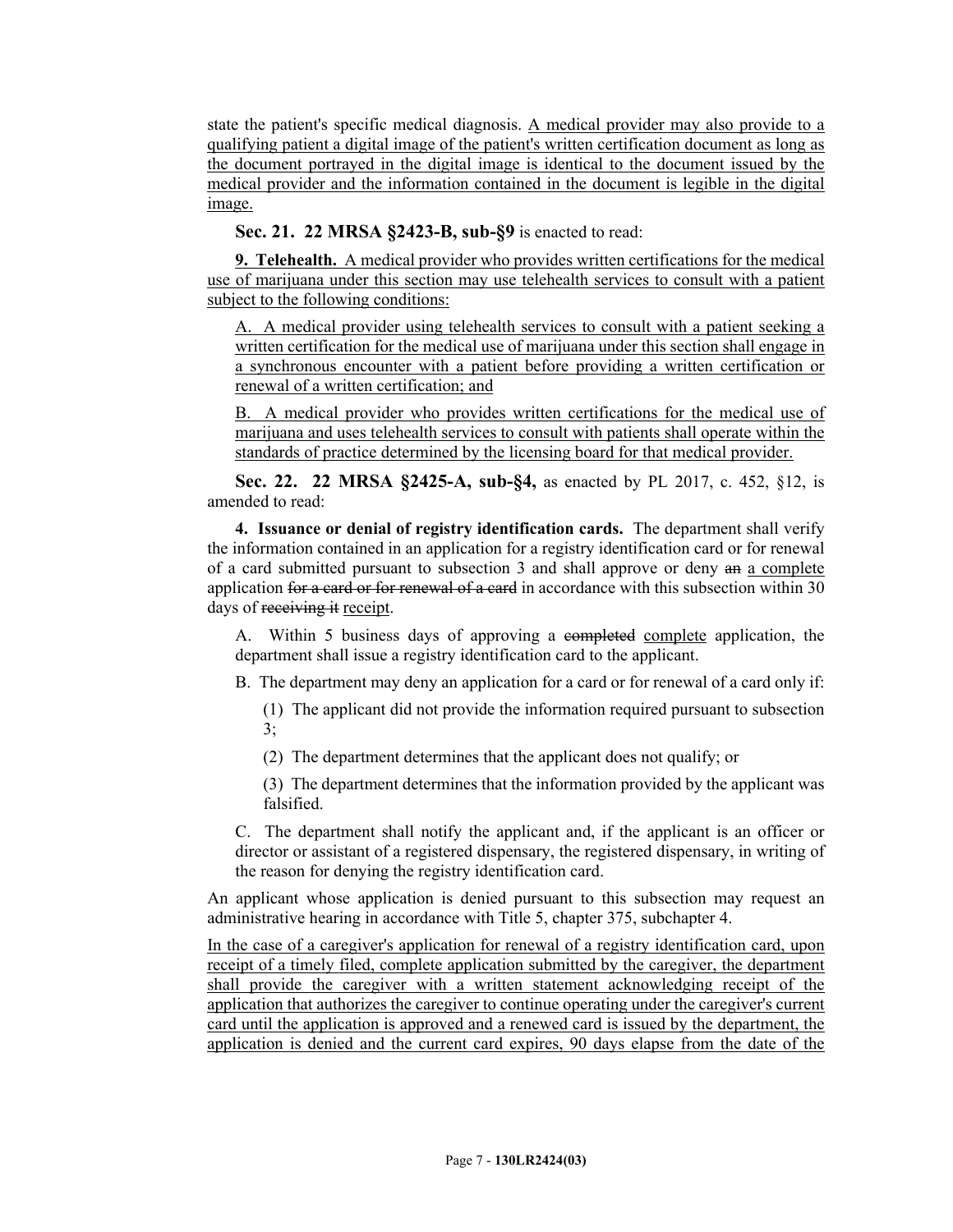written statement or the current card is suspended or revoked in accordance with this chapter, whichever occurs first. If the department fails to issue or deny a renewal of a registry identification card within 90 days of providing the written statement acknowledging receipt of the application, the renewal is deemed granted and a copy of the application for renewal of the registry identification card is deemed a valid registry identification card.

If the department fails to issue or deny a valid registry identification card in response to a valid complete application for a card or for renewal of a card submitted pursuant to subsection 3 within 45 days of its submission, the registry identification card is deemed granted and a copy of the application for a registry identification card or for renewal of the card is deemed a valid registry identification card.

**Sec. 23. 22 MRSA §2425-A, sub-§5, ¶C,** as enacted by PL 2017, c. 452, §12, is amended to read:

C. Registry identification cards issued to an officer or director or assistant of a registered dispensary must also contain:

(1) The legal name of the registered dispensary with which the officer or director or assistant is affiliated;

(2) The address and date of birth of the officer or director or assistant; and

(3) A photograph of the officer or director or assistant, if required by the department.

**Sec. 24. 22 MRSA §2425-A, sub-§5, ¶C-1** is enacted to read:

C-1. Registry identification cards issued to an assistant of a registered caregiver or registered dispensary must also contain:

(1) The address and date of birth of the assistant; and

(2) A photograph of the assistant if required by the department.

**Sec. 25. 22 MRSA §2425-A, sub-§5, ¶D,** as enacted by PL 2017, c. 452, §12, is amended to read:

D. The registry identification card of an officer or director or assistant of a registered dispensary expires 10 days after notification is given to the department by the registered dispensary that the person has ceased to work at the dispensary.

**Sec. 26. 22 MRSA §2425-A, sub-§5-A** is enacted to read:

**5-A. Issuance of single registry identification card to caregiver or dispensary assistant.** The department shall issue a single registry identification card pursuant to this section authorizing a person to be an assistant of one or more registered caregivers or registered dispensaries and who satisfies all applicable requirements under this section for issuance of a registry identification card. A single registry identification card issued to a person in accordance with this subsection authorizes the person to assist one or more registered caregivers or registered dispensaries in accordance with this chapter and may not associate the person with or restrict the person to assisting a specific caregiver or dispensary.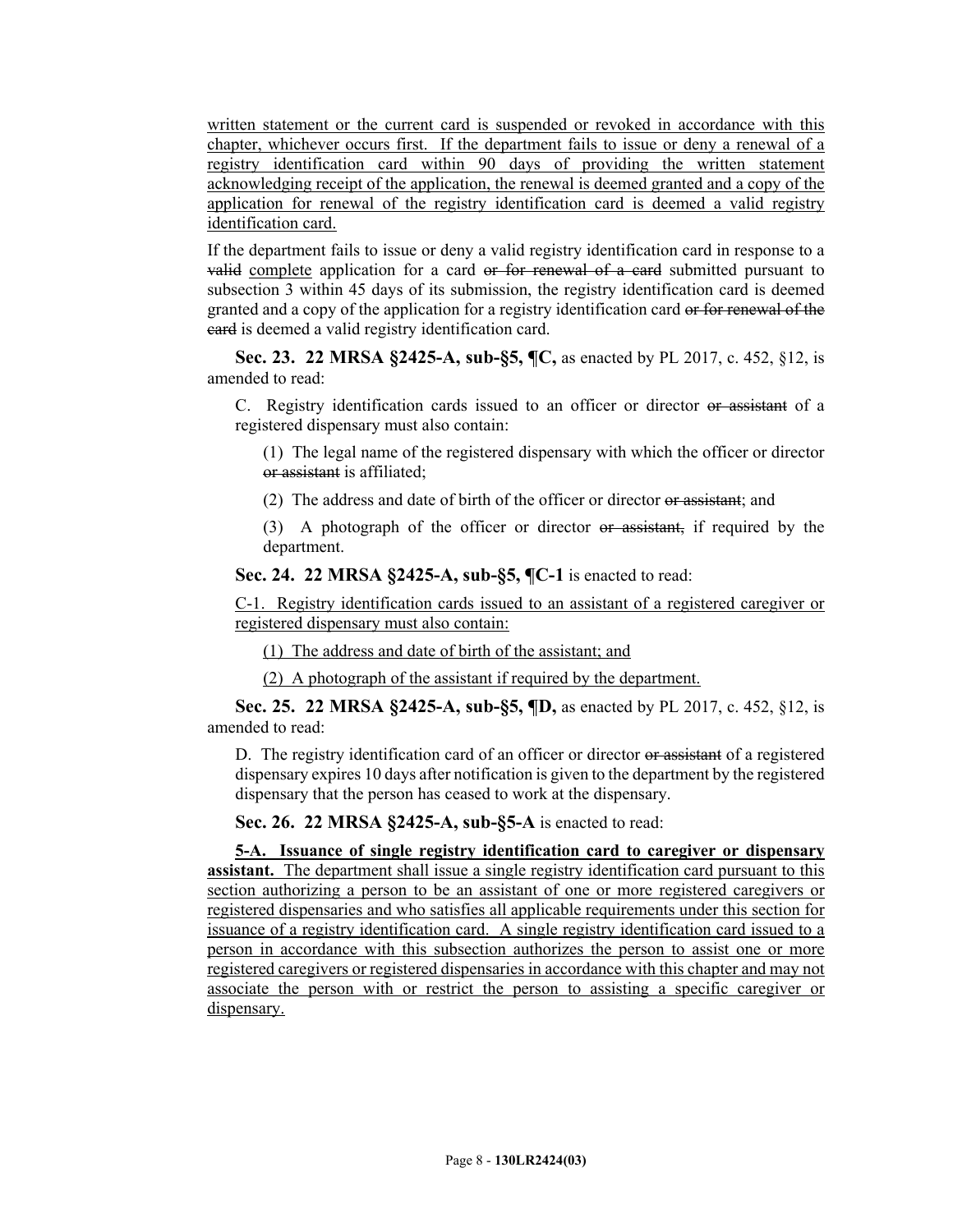**Sec. 27. 22 MRSA §2425-A, sub-§7,** as enacted by PL 2017, c. 452, §12, is amended to read:

**7. Issuance or denial of registration certificate.** The department shall verify the information contained in an application for a registration certificate or for renewal of a certificate submitted pursuant to subsection 6 and shall approve or deny an a complete application for a certificate or for renewal of a certificate in accordance with this subsection within 30 days of receiving it receipt.

A. Within 10 days of approving a completed complete application, the department shall issue a registration certificate to the applicant.

B. The department may deny an application for a certificate or for renewal of a certificate only if:

(1) The applicant did not provide the information required pursuant to subsection 6;

(2) The department determines that the applicant does not qualify; or

(3) The department determines that the information provided by the applicant was falsified.

C. The department shall notify the applicant in writing of the reason for denying the registration certificate.

An applicant whose application is denied pursuant to this subsection may request an administrative hearing in accordance with Title 5, chapter 375, subchapter 4.

In the case of a registered dispensary's application for renewal of a registration certificate, upon receipt of a timely filed, complete application submitted by the dispensary, the department shall provide the dispensary with a written statement acknowledging receipt of the application that authorizes the dispensary to continue operating under the dispensary's current certificate until the application is approved and a renewed certificate is issued by the department, the application is denied and the current certificate expires, 90 days elapse from the date of the written statement or the current certificate is suspended or revoked in accordance with this chapter, whichever occurs first. If the department fails to issue or deny a renewal of a registration certificate within 90 days of providing the written statement acknowledging receipt of the application, the renewal is deemed granted and a copy of the application for renewal of the registration certificate is deemed a valid registration certificate.

If the department fails to issue or deny a registration certificate in response to a valid complete application for a certificate or for renewal of a certificate submitted pursuant to subsection 6 within 45 days of its submission, the registration certificate is deemed granted and a copy of the application for a registration certificate or for renewal of the certificate is deemed a valid registration certificate.

**Sec. 28. 22 MRSA §2425-A, sub-§10, ¶B,** as repealed and replaced by PL 2021, c. 251, §4, is amended by amending subparagraph (2) to read:

(2) For a caregiver registering based upon plant canopy, the fee may not be less than \$50 or more than \$1,500 for a total mature plant canopy of 500 square feet or less.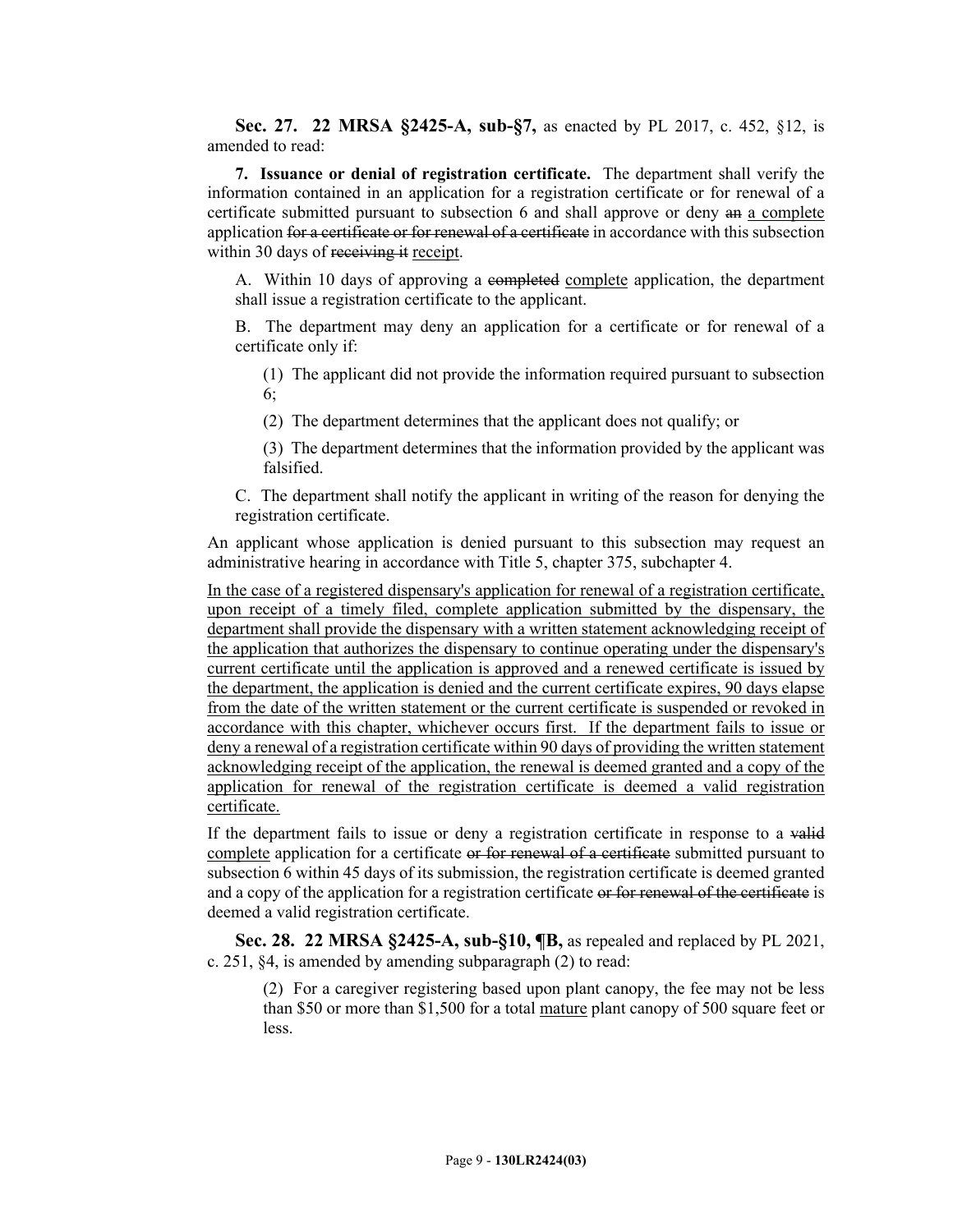**Sec. 29. 22 MRSA §2425-A, sub-§12, ¶M** is enacted to read:

M. A caregiver, dispensary, manufacturing facility or marijuana testing facility or an officer, director or assistant of a caregiver, dispensary, manufacturing facility or marijuana testing facility may not be required to disclose to a law enforcement officer information that could reasonably identify an individual person's identity without a warrant requiring the disclosure.

**Sec. 30. 22 MRSA §2425-A, sub-§12, ¶N** is enacted to read:

N. A person who accompanies a patient to obtain marijuana plants or harvested marijuana may not be required to disclose to a law enforcement officer information that could reasonably identify an individual patient's identity without a warrant requiring the disclosure.

**Sec. 31. 22 MRSA §2428, sub-§6, ¶I,** as amended by PL 2017, c. 452, §16, is further amended to read:

I. All cultivation of marijuana plants must take place in a cultivation area unless the marijuana plants are being transported pursuant to subsection 1‑A, paragraph L. Access to the cultivation area is limited to a cardholder who is an officer or director or assistant of the dispensary when acting in that cardholder's official capacity, except that an elected official invited by an officer or director or assistant for the purpose of providing education to the elected official on cultivation by the dispensary, emergency services personnel, an assistant of a marijuana testing facility or a person who needs to gain access to the cultivation area in order to perform repairs or maintenance or to do construction may access the cultivation area to provide professional services while under the direct supervision of a cardholder who is an officer or director or assistant of the dispensary.

(1) The dispensary shall ensure that the mature marijuana plants and immature marijuana plants and seedlings cultivated by the dispensary are kept in separate spaces within the same cultivation area. The cultivation area must be located on a single parcel or tract of land, and the dispensary must disclose the location of the cultivation area to the department. The dispensary may not maintain more than one cultivation area.

(2) Access to cultivation areas is limited to a cardholder who is an officer, director or assistant of the dispensary when acting in that cardholder's official capacity, except that an elected official invited by an officer, director or assistant for the purpose of providing education to the elected official on cultivation by the dispensary, emergency services personnel, an assistant of a marijuana testing facility or a person who needs to gain access to a cultivation area in order to perform repairs or maintenance or to do construction may access the cultivation area to provide professional services while under the direct supervision of a cardholder who is an officer, director or assistant of the dispensary.

**Sec. 32. 22 MRSA §2429-A, sub-§4,** as amended by PL 2019, c. 331, §28, is further amended to read:

**4. Educational materials.** A person that provides harvested marijuana to a qualifying patient must shall make educational materials about the use of harvested marijuana available in printed or electronic form to the qualifying patient at the time of the transaction.